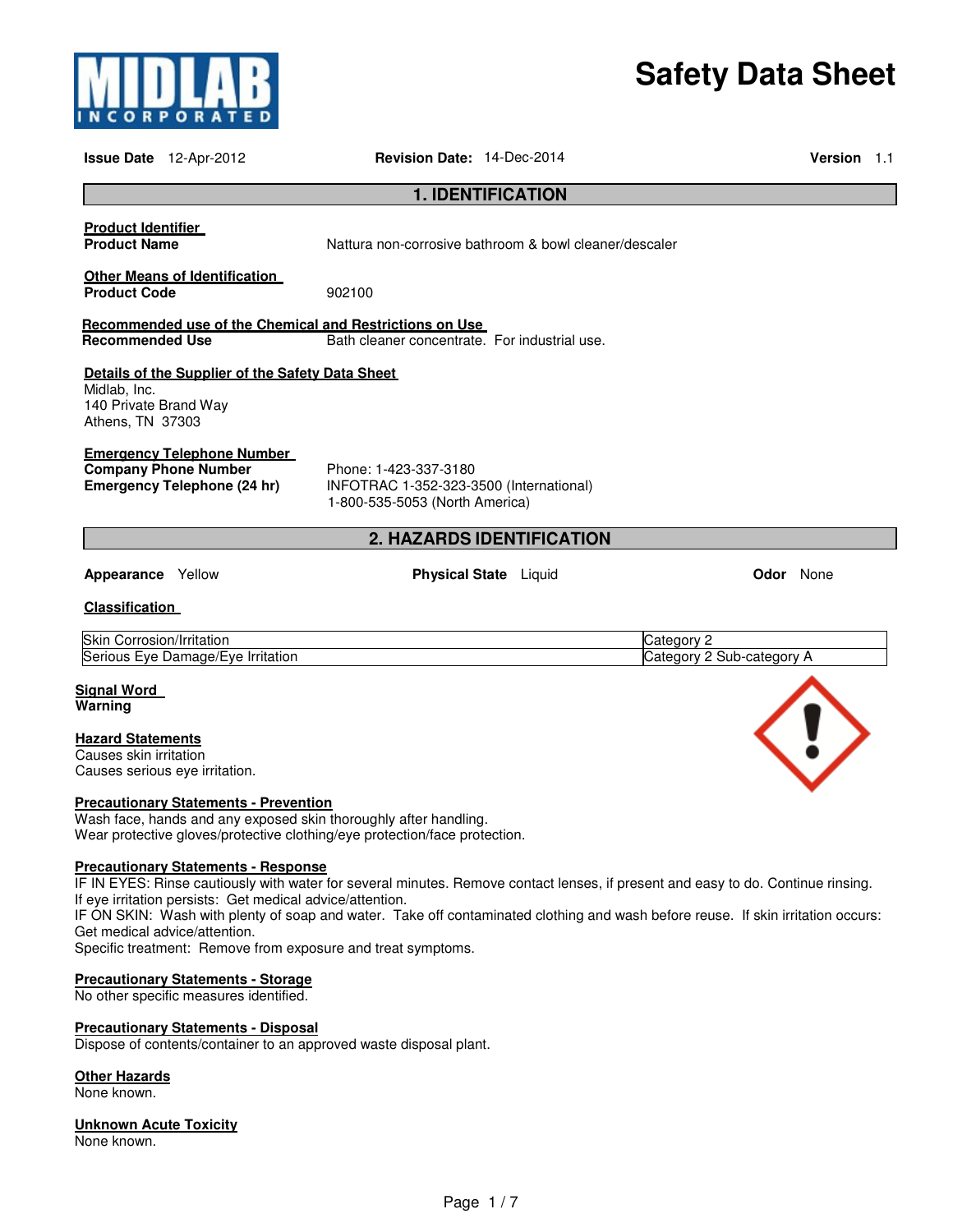**Product AT USE DILUTION** 

**GHS Classification: Not classified. Signal Word: No signal word. Hazardous Statements: No known significant effects or critical hazards. Prevention: Wash thoroughly after handling. Response: Get medical attention if symptoms appear. Disposal: No other specific measures identified. Other Hazards: None known.** 

# **3. COMPOSITION/INFORMATION ON INGREDIENTS**

| <b>Chemical Name</b> | <b>CAS No</b> | Weight-% |
|----------------------|---------------|----------|
| Water                | 7732-18-5     | 60-100   |
| Organic Salt         | 506-89-8      | 7-13     |
| Surfactant Blend     | Proprietary   | -5       |

\*\*If Chemical Name/CAS No is "proprietary" and/or Weight-% is listed as a range, the specific chemical identity and/or percentage of composition has been withheld as a trade secret.\*\*

### **Product AT USE DILUTION**

**No hazardous ingredients in reportable quantities are present in the product.**

# **4. FIRST-AID MEASURES**

### **First Aid Measures**

| <b>Eye Contact</b>                                                                                                                                                                                                                                                                    | Rinse immediately with plenty of water, also under the eyelids, for at least 15 minutes.<br>Get medical attention.                             |  |  |
|---------------------------------------------------------------------------------------------------------------------------------------------------------------------------------------------------------------------------------------------------------------------------------------|------------------------------------------------------------------------------------------------------------------------------------------------|--|--|
| <b>Skin Contact</b>                                                                                                                                                                                                                                                                   | Wash off immediately with plenty of water for at least 15 minutes. May be irritating to skin.<br>Get medical attention if irritation persists. |  |  |
| <b>Inhalation</b>                                                                                                                                                                                                                                                                     | Remove to fresh air. If discomfort persists, get medical attention.                                                                            |  |  |
| Ingestion                                                                                                                                                                                                                                                                             | Clean mouth with water and drink afterwards plenty of water. If any discomfort persists,<br>obtain medical attention.                          |  |  |
| <b>Most Important Symptoms and Effects</b>                                                                                                                                                                                                                                            |                                                                                                                                                |  |  |
| <b>Symptoms</b>                                                                                                                                                                                                                                                                       | Causes burns to the eyes. Prolonged or repeated exposure can remove natural skin oils and<br>may produce irritation.                           |  |  |
|                                                                                                                                                                                                                                                                                       | <b>Indication of Any Immediate Medical Attention and Special Treatment Needed</b>                                                              |  |  |
| <b>Notes to Physician</b><br>Treat symptomatically. May aggravate pre-existing skin disorders.                                                                                                                                                                                        |                                                                                                                                                |  |  |
| <b>Product AT USE DILUTION</b>                                                                                                                                                                                                                                                        |                                                                                                                                                |  |  |
| Eye Contact: May cause eye irritation. Rinse with water for a few minutes.<br>Skin Contact: May cause skin irritation. Rinse with water for a few minutes.<br>Inhalation: No special measures required. Treat symptomatically.<br>Ingestion: Get medical attention if symptoms occur. |                                                                                                                                                |  |  |

# **5. FIRE-FIGHTING MEASURES**

**Suitable Extinguishing Media** Water spray (fog). Carbon dioxide (CO2). Water. Foam.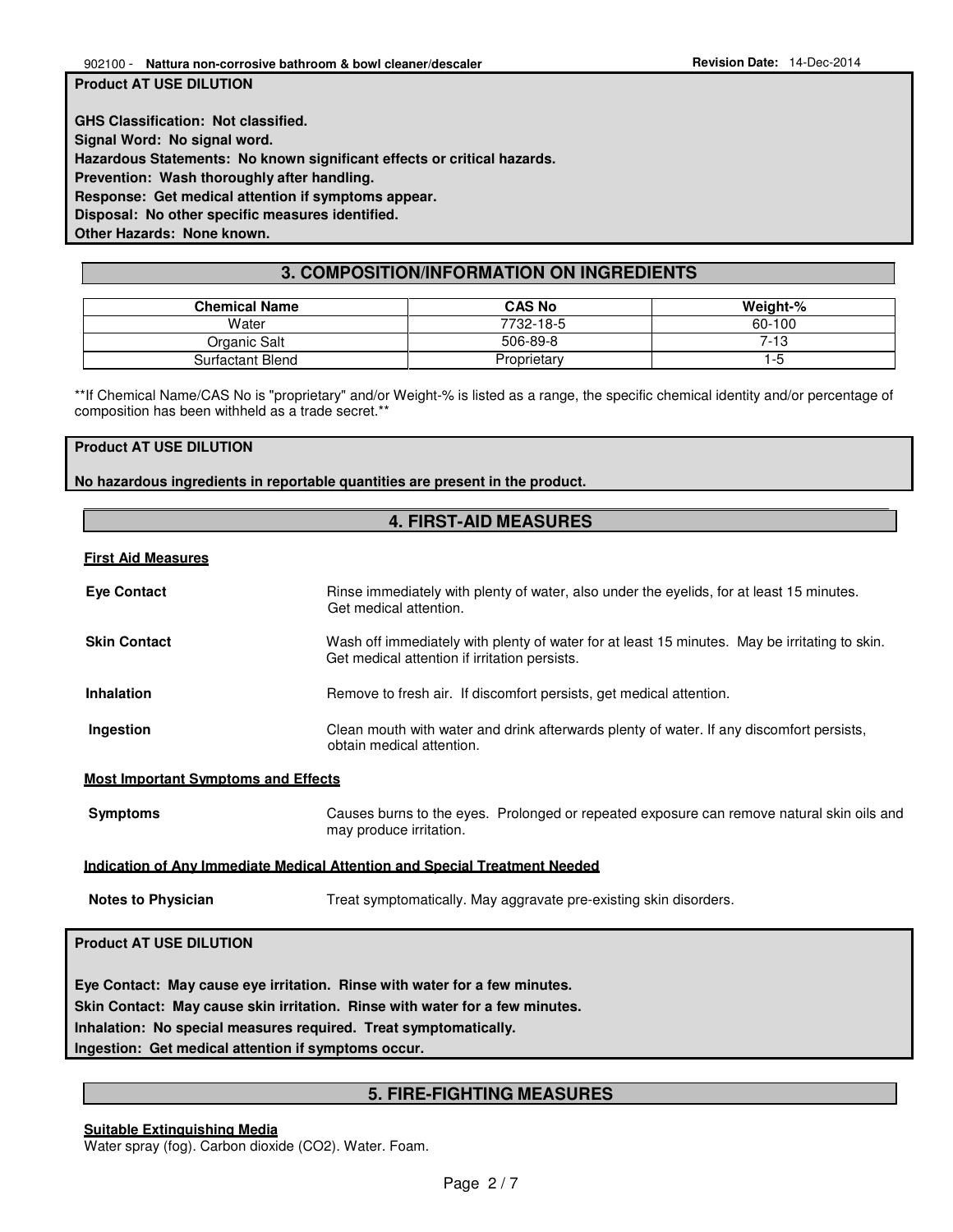### **Specific Hazards Arising from the Chemical**

None known.

### **Hazardous Combustion Products**

Normal products of combustion.

### **Protective Equipment and Precautions for Firefighters**

As in any fire, wear self-contained breathing apparatus pressure-demand, MSHA/NIOSH (approved or equivalent) and full protective gear.

### **6. ACCIDENTAL RELEASE MEASURES**

### **Personal Precautions, Protective Equipment and Emergency Procedures**

| <b>Personal Precautions</b>                          | Wear protective clothing as described in Section 8 of this safety data sheet.                                                                                                                                                                            |
|------------------------------------------------------|----------------------------------------------------------------------------------------------------------------------------------------------------------------------------------------------------------------------------------------------------------|
| <b>Environmental Precautions</b>                     | Prevent from entering into soil, ditches, sewers, waterways and/or groundwater. See<br>Section 12, Ecological Information. See Section 13, Disposal Considerations, for additional<br>information. See Section 12 for additional Ecological Information. |
| Methods and Material for Containment and Cleaning Up |                                                                                                                                                                                                                                                          |
| <b>Methods for Containment</b>                       | Prevent from spreading or entering drains, ditches or rivers by using sand, earth, or other                                                                                                                                                              |

|                             | appropriate barriers.                                                                                                                                               |
|-----------------------------|---------------------------------------------------------------------------------------------------------------------------------------------------------------------|
| <b>Methods for Clean-Up</b> | Contain and collect with an inert absorbent and place into an appropriate container for<br>disposal. Rinse area with clean water and dry before permitting traffic. |

### **Product AT USE DILUTION**

**Personal Precautions: Use personal protective equipment as required. Environmental Precautions: Avoid contact of large amounts of spilled material and runoff with soil and surface waterways. Methods for Clean Up: Use a water rinse for a final clean-up.**

# **7. HANDLING AND STORAGE**

| <b>Advice on Safe Handling</b>                                      | Handle in accordance with good industrial hygiene and safety practice. Use personal<br>protection recommended in Section 8. For industrial and commercial use only. Avoid<br>contact with skin, eyes or clothing. |  |
|---------------------------------------------------------------------|-------------------------------------------------------------------------------------------------------------------------------------------------------------------------------------------------------------------|--|
| <b>Conditions for Safe Storage, Including Any Incompatibilities</b> |                                                                                                                                                                                                                   |  |
| <b>Storage Conditions</b>                                           | Keep container tightly closed and store in a cool, dry and well-ventilated place. Protect from<br>freezing. Keep out of the reach of children.                                                                    |  |
| <b>Incompatible Materials</b>                                       | None known based on information supplied.                                                                                                                                                                         |  |

### **Product AT USE DILUTION**

**Handling and Storage: Wash thoroughly after handling. Keep out of reach of children.** 

# **8. EXPOSURE CONTROLS/PERSONAL PROTECTION**

### **Exposure Guidelines**

| --            | ---  | <b>DE</b> | $-1111$    |
|---------------|------|-----------|------------|
| Chem⊪         | .ill | ∩รµ∆      | .          |
| . .dille      | ACC  | . .       | <b>NIC</b> |
| -91           | ___  |           | ÷т         |
| ______        |      | ___       | ____       |
| None<br>known |      |           |            |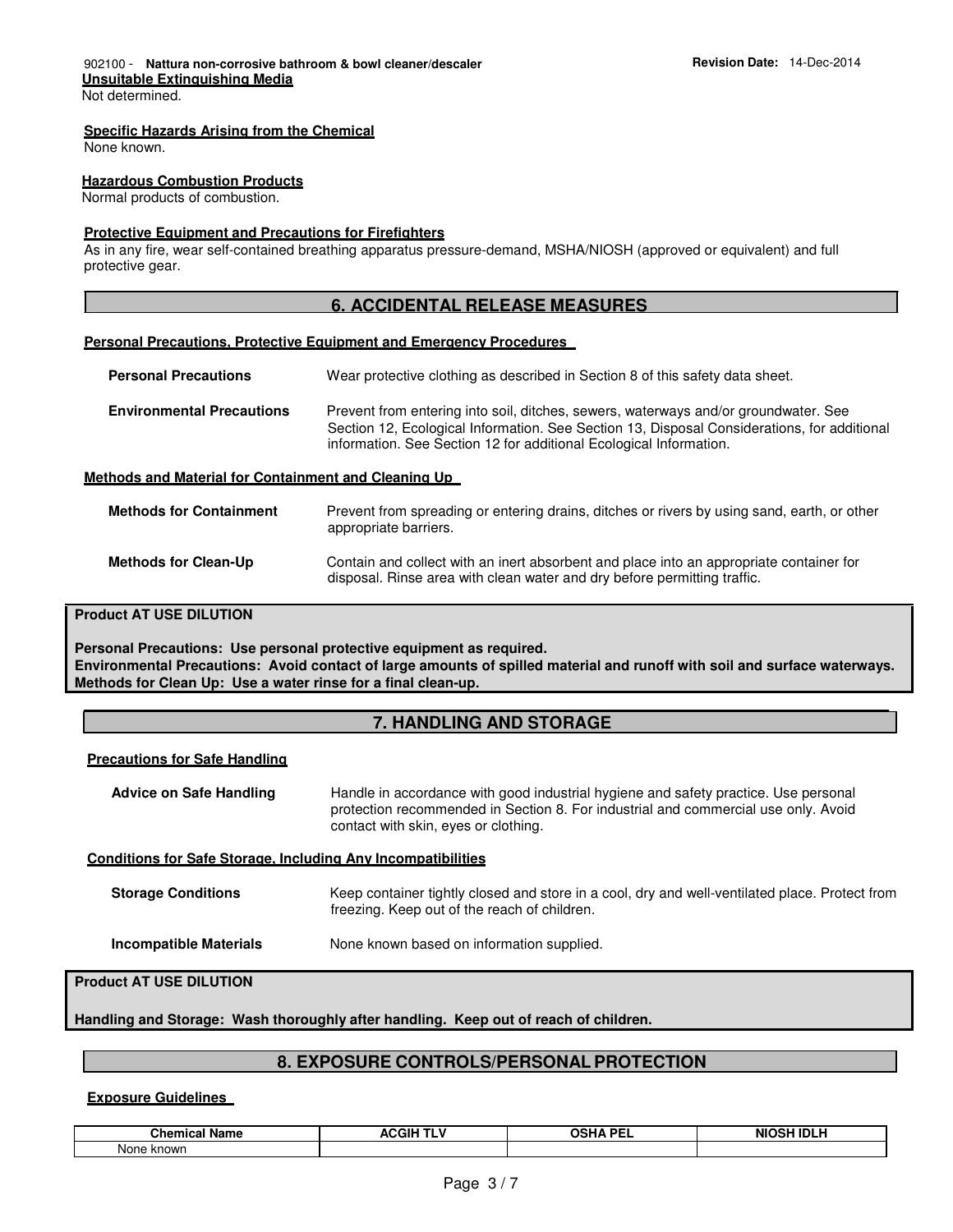### 902100 - **Nattura non-corrosive bathroom & bowl cleaner/descaler Revision Date:** 14-Dec-2014 **Appropriate Engineering Controls**

| <b>Engineering Controls</b>                                                                                     | Ensure adequate ventilation, especially in confined areas. Good general room ventilation<br>(equivalent to outdoors) should be adequate under normal conditions. Eyewash stations.<br>Showers. |  |
|-----------------------------------------------------------------------------------------------------------------|------------------------------------------------------------------------------------------------------------------------------------------------------------------------------------------------|--|
|                                                                                                                 | Individual Protection Measures, such as Personal Protective Equipment                                                                                                                          |  |
| <b>Eye/Face Protection</b>                                                                                      | Eye protection should be used when splashing may occur.                                                                                                                                        |  |
| <b>Skin and Body Protection</b>                                                                                 | Wear protective gloves when handling this product.                                                                                                                                             |  |
| <b>Respiratory Protection</b>                                                                                   | Under normal conditions, respirator is not normally required.                                                                                                                                  |  |
| Handle in accordance with good industrial hygiene and safety practice.<br><b>General Hygiene Considerations</b> |                                                                                                                                                                                                |  |

# **Product AT USE DILUTION**

**Engineering Controls: Good general room ventilation should be adequate.** 

**Eye Protection: Wear glasses or goggles when exposure may occur.** 

**Skin and Body Protection: Wear protective gloves when handling this product.** 

**Respiratory Protection: No protective equipment is needed under normal use conditions.** 

**General Hygiene Considerations: Handle in accordance with good industrial hygiene and safety practice.**

# **9. PHYSICAL AND CHEMICAL PROPERTIES**

# **Information on Basic Physical and Chemical Properties**

| <b>Physical State</b> | ∟iquid                   |                       |                |
|-----------------------|--------------------------|-----------------------|----------------|
| Appearance            | Clear                    | Odor                  | None           |
| Color                 | Yellow (from FD&C Yellow | <b>Odor Threshold</b> | Not determined |
|                       | #5`                      |                       |                |

**Values**  0.5-1.0 1.0-1.5

Approximately 32°F Approximately 212°F Not applicable Not determined Liquid-not applicable Not applicable

Not determined Not determined

Completely soluble Not determined

1.03

**Property pH (concentrate) pH (16:1 dilution) Melting Point/Freezing Point Boiling Point/Boiling Range Lower Flammability Limit** Not applicable **Solubility in other solvents Partition Coefficient Not determined Auto-ignition Temperature Not determined Decomposition Temperature Not determined Kinematic Viscosity**<br> **Dynamic Viscosity**<br> **Not determined**<br>
Not determined **Dynamic Viscosity**<br> **Explosive Properties**<br>
Not an explosive **Explosive Properties Oxidizing Properties** Not determined

#5)

**Remarks • Method** 

**Flash Point Evaporation Rate Flammability (Solid, Gas) Vapor Pressure Vapor Density Specific Gravity Water Solubility**

**Product AT USE DILUTION** 

**Physical State: Liquid Color: Light yellow Odor: None pH: 1.0-1.5**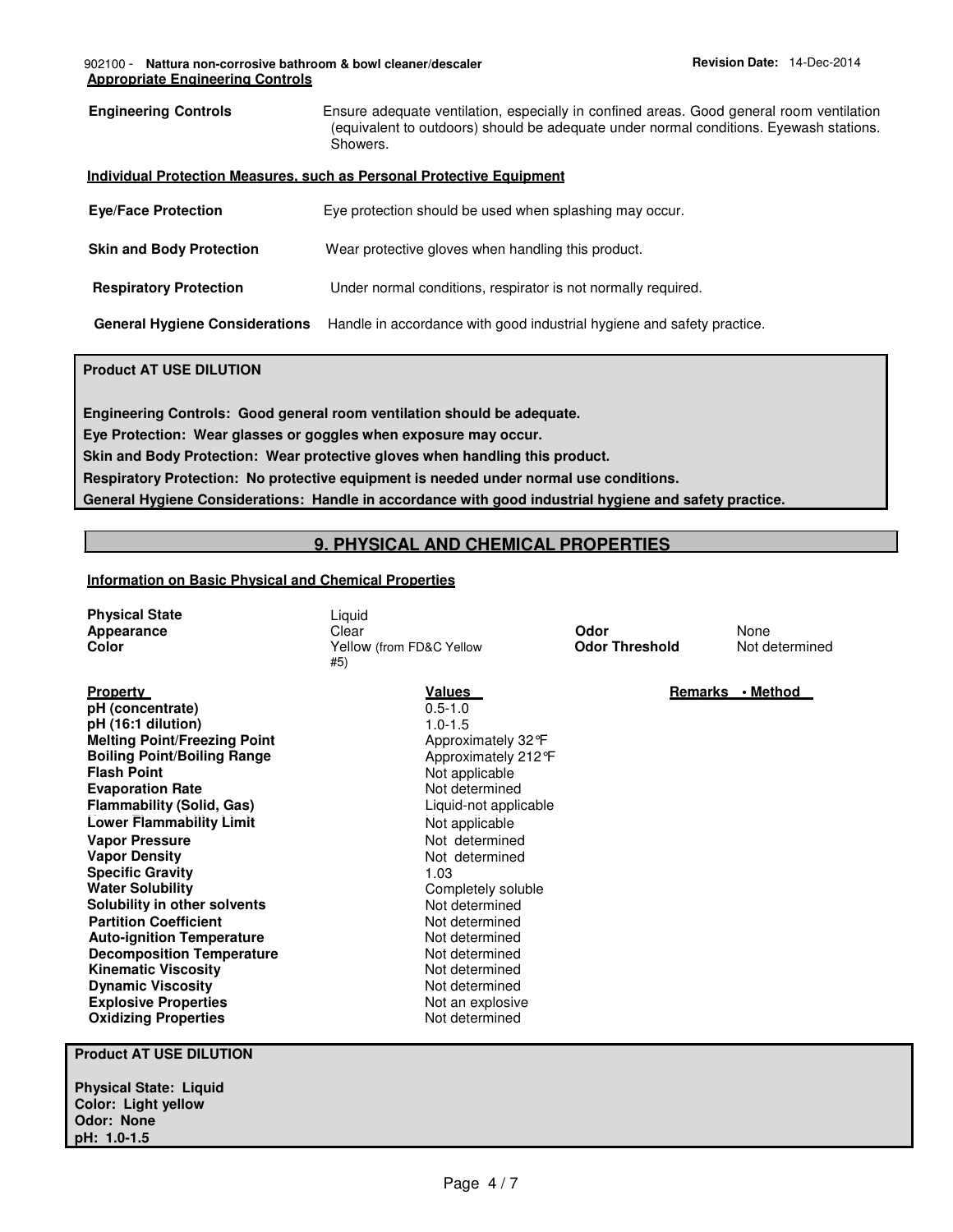### **Reactivity**

Not reactive under normal conditions.

### **Chemical Stability**

Stable up to 110°C (230°F).

### **Possibility of Hazardous Reactions**

None under normal processing.

### **Hazardous Polymerization**

Hazardous polymerization does not occur.

### **Conditions to Avoid**

Keep out of reach of children. Heating above 110°C (230°F) results in exothermic decomposition with rapid release of carbon dioxide. Keep from freezing.

**10. STABILITY AND REACTIVITY**

### **Incompatible Materials**

Avoid contact with oxidizers. This material may be extremely hazardous in contact with chlorates or nitrates. Contact with hypochlorite's (chlorine bleach, sulfides, or cyanides) will liberate toxic gases. Contact with alkaline materials will generate heat.

### **Hazardous Decomposition Products**

Thermal decomposition may produce oxides of carbon, nitrogen, and chlorine. Hydrogen gas may be released upon contact with certain metals.

### **11. TOXICOLOGICAL INFORMATION**

### **Information on Likely Routes of Exposure**

|  | <b>Product Information</b> |  |
|--|----------------------------|--|
|--|----------------------------|--|

| <b>Eye Contact</b>  | Avoid contact with eyes.         |
|---------------------|----------------------------------|
| <b>Skin Contact</b> | Avoid contact with skin.         |
| <b>Inhalation</b>   | Avoid breathing vapors or mists. |
| Ingestion           | Do not taste or swallow.         |

### **Component Information**

| <b>Chemical Name</b>            | Oral LD50            | <b>Dermal LD50</b> | <b>Inhalation LC50</b> |
|---------------------------------|----------------------|--------------------|------------------------|
| Organic Salt<br>506-89-8        | $> 1121$ mg/kg (Rat) |                    |                        |
| Surfactant Blend<br>Proprietary | $>$ 2000 mg/kg (Rat) |                    |                        |

### **Information on Physical, Chemical and Toxicological Effects**

**Symptoms** Please see section 4 of this SDS for symptoms.

### **Delayed and Immediate Effects as well as Chronic Effects from Short and Long-Term Exposure**

**Carcinogenicity** This product does not contain any carcinogens or potential carcinogens as listed by OSHA, IARC or NTP.

### **Numerical Measures of Toxicity**

Not determined

# **Product AT USE DILUTION**

### **No specific data available.**

### **12. ECOLOGICAL INFORMATION**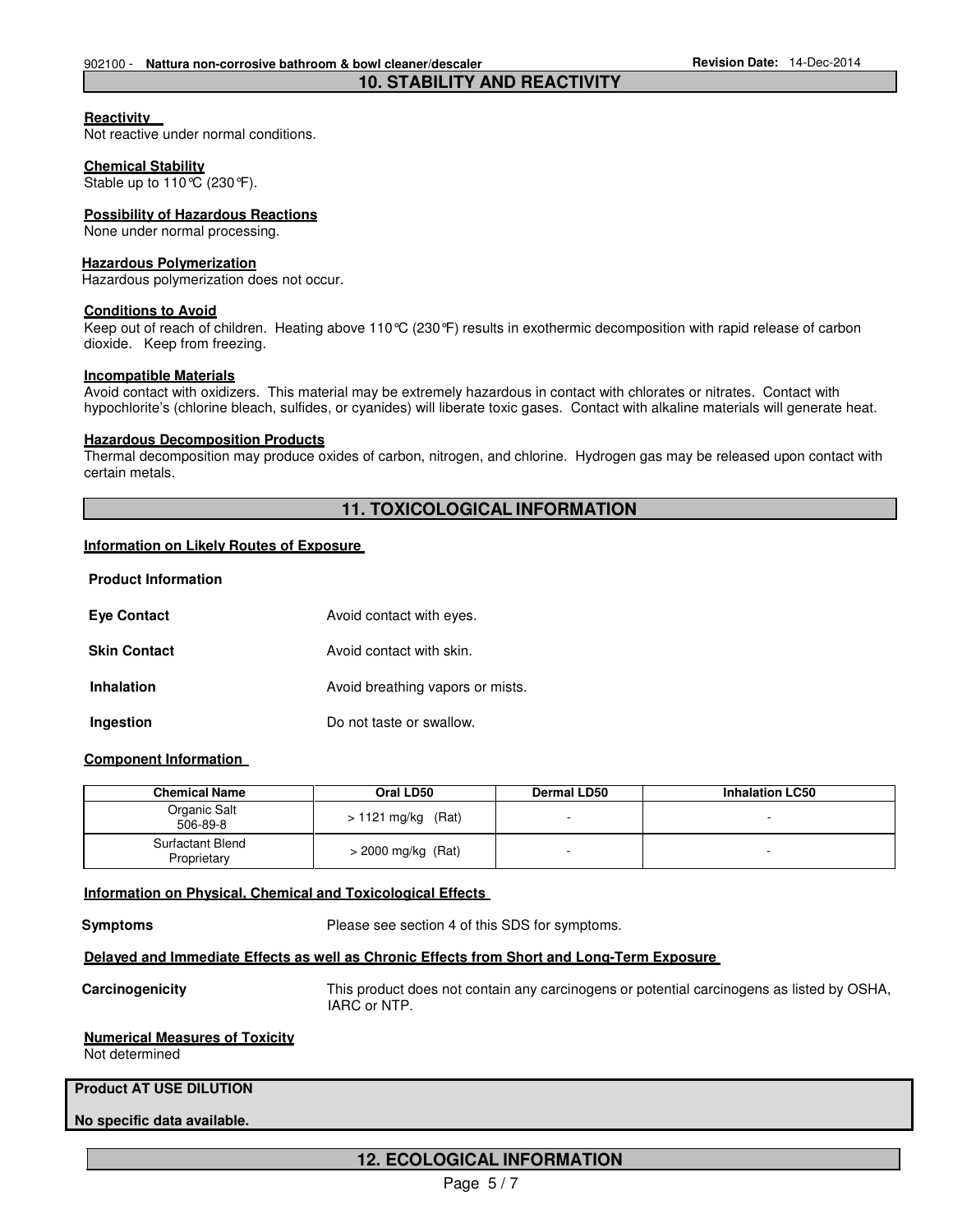### 902100 - Nattura non-corrosive bathroom & bowl cleaner/descaler **Revision Date: 14-Dec-2014**

### **Ecotoxicity**

The product is not classified as environmentally hazardous. However, this does not exclude the possibility that large or frequent spills can have a harmful or damaging effect on the environment.

### **Component Information**

| <b>Chemical Name</b>            | Algae/aquatic plants | Fish              | <b>Toxicity to</b><br>microorganisms | <b>Crustacea</b>   |
|---------------------------------|----------------------|-------------------|--------------------------------------|--------------------|
| Organic Salt<br>506-89-8        |                      | . 140 mg/L (96hr) |                                      | > 71.1 mg/L (48hr) |
| Surfactant Blend<br>Proprietary |                      | 70.7 mg/L (96hr)  |                                      |                    |

### **Persistence/Degradability**

Not expected to persist.

### **Bioaccumulation**

Not expected to bioaccumulate.

# **Mobility**

Not determined

### **Other Adverse Effects**

Not determined

# **13. DISPOSAL CONSIDERATIONS**

# **Waste Treatment Methods**

| <b>Disposal of Wastes</b> | Disposal should be in accordance with applicable regional, national and local laws and |
|---------------------------|----------------------------------------------------------------------------------------|
|                           | regulations.                                                                           |
|                           |                                                                                        |

**Contaminated Packaging** Disposal should be in accordance with applicable regional, national and local laws and regulations.

# **14. TRANSPORT INFORMATION**

**Note Please see current shipping paper for most up to date shipping information, including vertically payment of the shipping information, including** exemptions and special circumstances.

| <b>DOT</b> | Not regulated. (NOI Non-Hazardous) |  |
|------------|------------------------------------|--|
|------------|------------------------------------|--|

**IATA** Not regulated.

**IMDG** Not regulated.

# **Product AT USE DILUTION**

**Not intended for transport.** 

# **15. REGULATORY INFORMATION**

### **International Inventories**

Not determined

### **Legend:**

**TSCA** - United States Toxic Substances Control Act Section 8(b) Inventory

**ENCS** - Japan Existing and New Chemical Substances

**IECSC** - China Inventory of Existing Chemical Substances

**KECL** - Korean Existing and Evaluated Chemical Substances

**PICCS** - Philippines Inventory of Chemicals and Chemical Substances

**DSL/NDSL** - Canadian Domestic Substances List/Non-Domestic Substances List

**EINECS/ELINCS** - European Inventory of Existing Chemical Substances/European List of Notified Chemical Substances